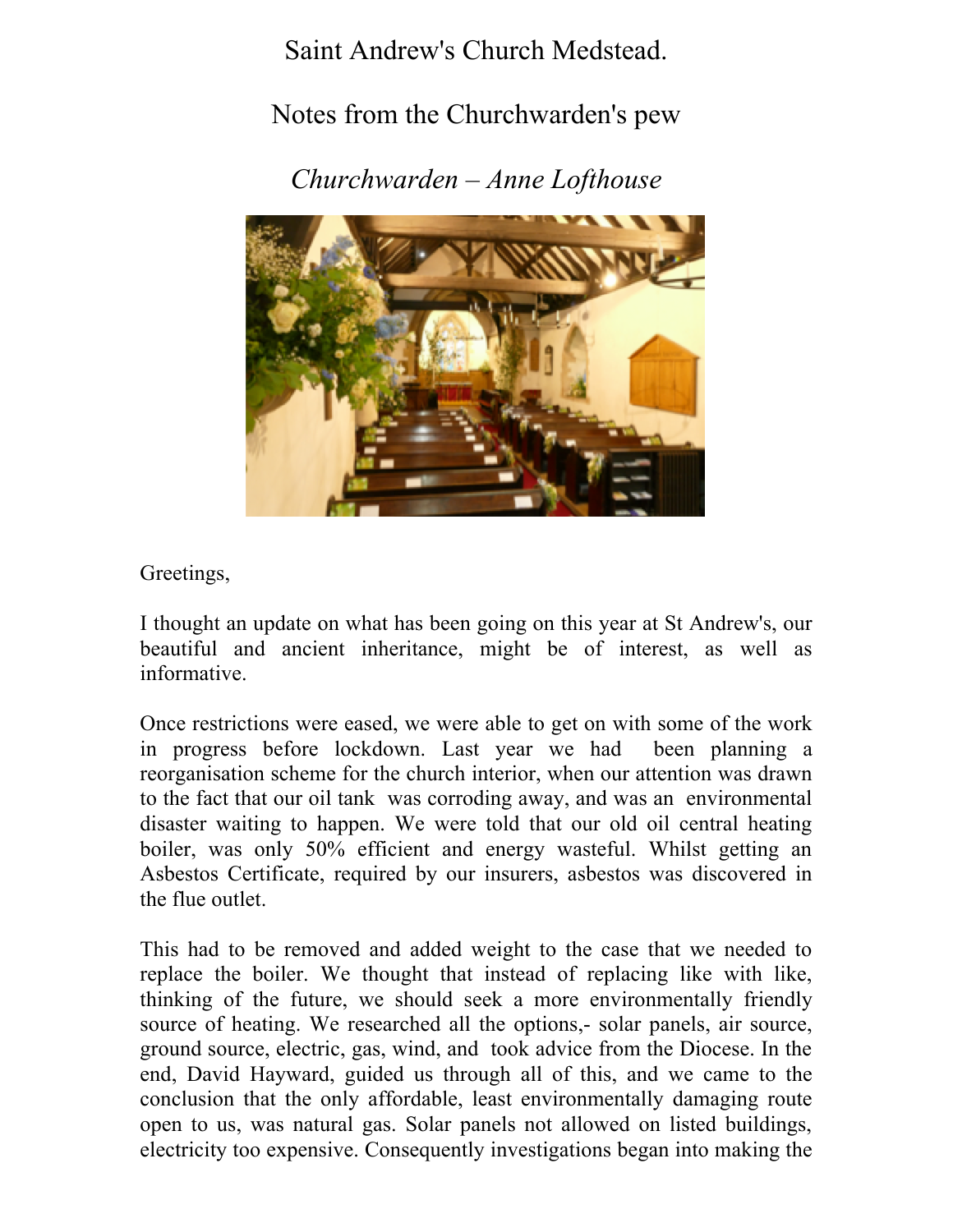change. The old boiler and the oil tank had to be removed first, and the former, checked again for asbestos. This was done, there was no further asbestos, and the workmen left the area very much improved. Then the boiler room and the doors outside needed attention. Ian Jurd made new doors and repaired the brickwork and pointing of the walls in the boiler room. He put in a platform and proper steps down into the inside, instead of a dodgy ladder. Carl, the electrician came and sorted out the electrics, new cabling, switches, light, fuse box. We had booked SGN to come and connect us to mains gas in the road at the east end of the church. We had a company booked to dig the channel for the pipe across the churchyard to the boiler room, they used a mole actually and we found no bones. The meter could not be installed immediately, so that gave us time to get the boiler people to come and install the new boiler. The boiler is a Viessmann and the company supplying it is VitoEnergy.

It was not easy to get a boiler which would connect into our present chimney, and that ruled out many firms. The boiler room is amazing to see, very much improved, with gleaming new boiler and bright, shining pipe work. We were hoping to have an open day to allow folks to see this, but felt Covid restrictions made it too difficult. The new meter was put in on October  $15<sup>th</sup>$ , (and the hours of discussion to find the best solution to that problem took for ever ) and then VitoEnergy return to connect up and commission the new system, followed, we hope, by heat in the church for the funeral and wedding that week. As you can see this has been a mammoth task for which we cannot thank David Hayward enough, for the hours he has spent coordinating this. We also owe thanks to Logan Colbeck, who supported and helped David through this. We will miss his kindness and support. The system is designed to work with the old radiators in church, so apart from the removal of the old header tank, the interior looks little different. The whole project will cost over £20,000, which has come from church funds, regular giving and money raising events. Our excellent treasurer has spread the cost over two years and we are grateful for her expertise in overseeing this.

Two other problems which have been sorted by our Mr Fixer, have been, taking on Castle Water, who were charging us, for some years, for waste water, which as you will appreciate was somewhat strange, since we only have an outside tap in the church yard. After lengthy phone calls and e-mails involving Thames Water, who deal with waste water, we have got a refund. There is now the question of a new Church Hall water meter, since ours has been smashed, and is not reliable.

Then we had problems with our energy contracts. We were going to change from N.Power via Love Energy. Unfortunately it all went wrong and we found ourselves with EDF, not British Gas, which was where we hoped to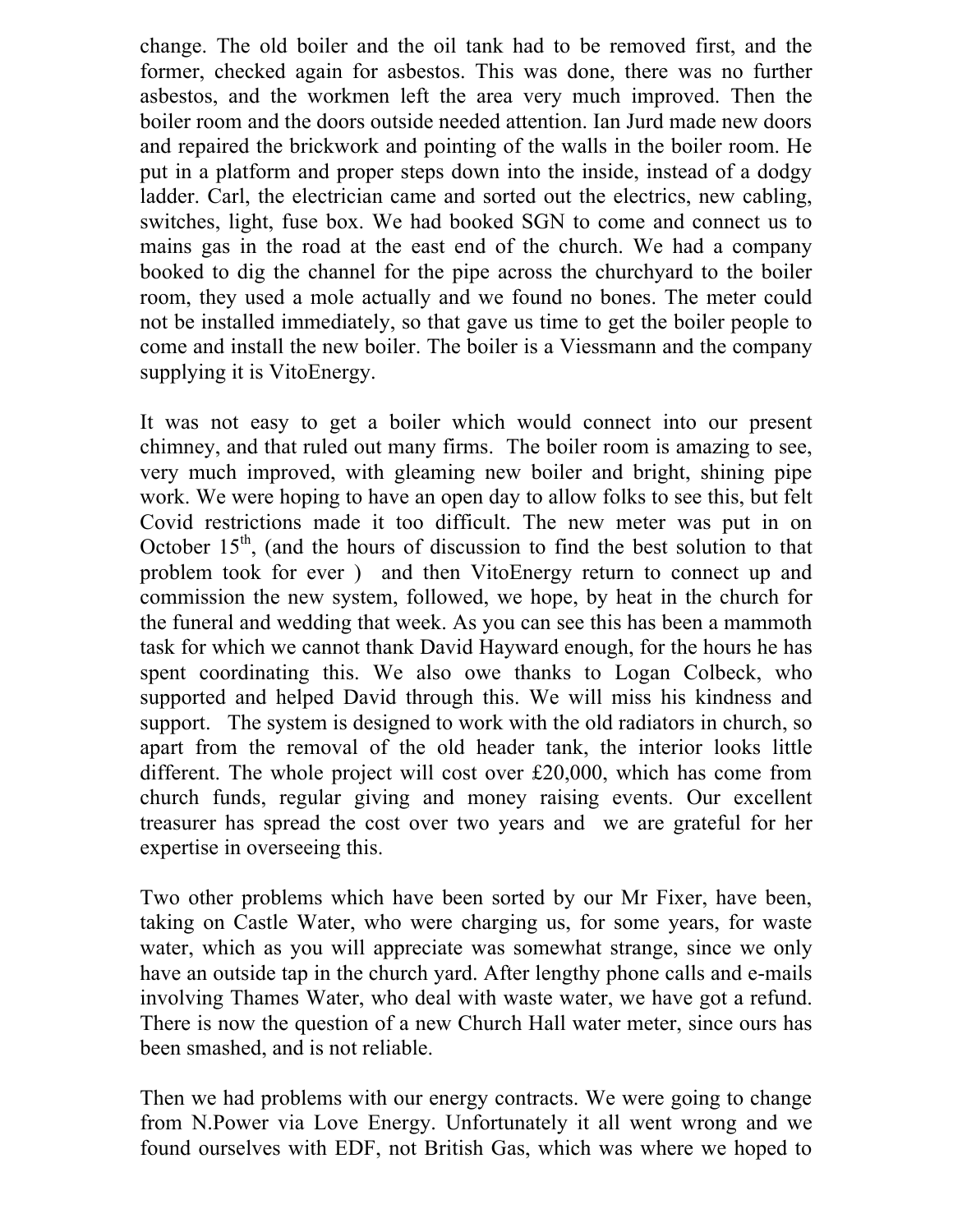be. Trying to deal with major energy companies is very difficult, getting to speak to someone is well nigh impossible. We had sought help from the Diocese, who thought they had sorted it, but had not. They did advise going with Parish Buying in the future, which gets the best deal they can for churches. However after many hours of messages and phone calls and help from Head of Complaints at Love Energy, we are finally with Total Gas and Power, organised by Parish Buying. For which we are very grateful,

We took the opportunity to remove the dilapidated plastic from the West Window inside church. Stephen Blackshaw devised a handy tool which meant we could cut it away without need for ladders. It came away easily and we were able to clean this rather beautiful window which has clear and pale green glass, which means you can see the trees outside.

During lockdown we had reports that the clock was doing strange things. We got in touch with the clock firm, Smith of Derby who did the change over work four years ago. St Andrew's clock needed winding every week, which meant putting a ladder up to the Bell Tower, climbing it and opening a trap door into the chamber above. For health and safety reasons this had to be discontinued and a sophisticated electronic system, was put in, which cost £7,000. A specialist job. Unfortunately we omitted to arrange for a yearly service contract. Which could be why we are having problems now, and it could be expensive to put right. The firm is coming on November  $3<sup>rd</sup>$ , which could mean that we might have the clock working again soon.

We are hoping to restart The Friends of St Andrew's Committee again, FOSAC, with Bill Dawson as its Chairman. This organisation was formed so that those who did not want to worship at St Andrew's, but who wished to preserve the church for future generations could raise money to help maintain the church fabric, which is always needed. (See above) If you are interested in this you could speak to the Vicar or Churchwarden.

During Lockdown we had a collection point in the church porch for Alton Food Bank, and generous collections were made from the village

When our neighbour at the Church Hall advised us that she was going to have her roof repaired, we knew that, where her house joined the Hall, needed attention. We thought we should take the opportunity to have some of our repairs done at the same time. The roofers got replacement tiles for our badly corroded ones, and we still have more to replace.

We are hoping to upgrade the toilets at the Hall any time now. We have been promising to do this for years, and have the money set aside. Watch this space.

Our Church Hall Bookings Administrator, Pat Mitchell retired in the